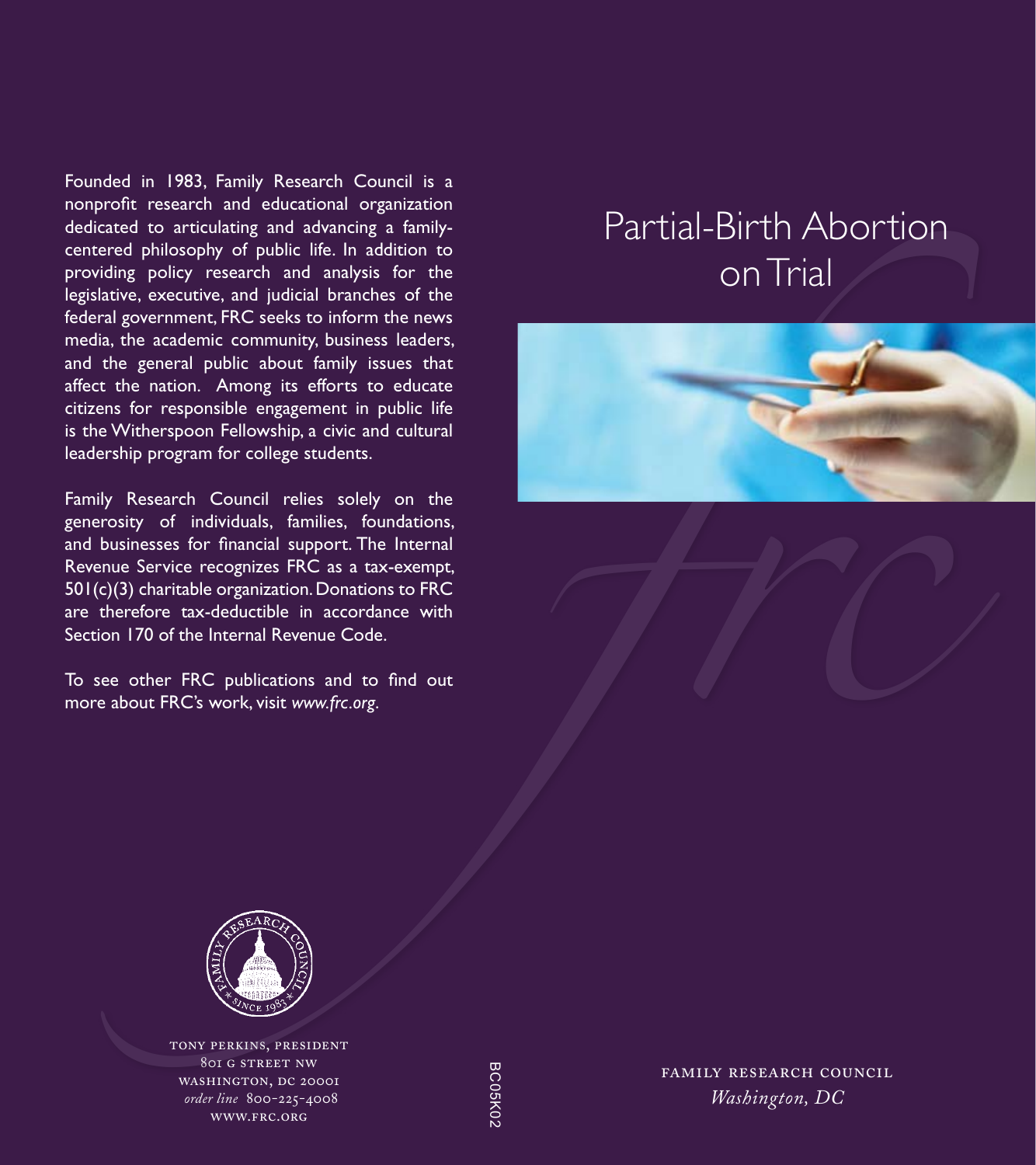

Thank you for choosing this resource. Our pamphlets are designed for grassroots activists and concerned citizens—in other words, people who want

to make a difference in their families, in their communities, and in their culture.

Recent history has clearly shown the influence that the "Values Voter" can have in the political process. FRC is committed to enabling and motivating individuals to bring about even more positive change in our nation and around the world. I invite you to use this pamphlet as a resource for educating yourself and others about some of the most pressing issues of our day.

FRC has a wide range of papers and publications. To learn more about other FRC publications and to find out more about our work, visit our website at www.frc.org or call 1-800-225-4008. I look forward to working with you as we bring about a society that respects life and protects marriage.

President Family Research Council

PARTIAL-BIRTH ABORTION ON TRIAL BY CATHY CLEAVER RUSE & WILLIAM L. SAUNDERS, JR. SUGGESTED DONATION: \$1.50 © 2006 FAMILY RESEARCH COUNCIL. ALL RIGHTS RESERVED. PRINTED IN THE UNITED STATES

# Partial-Birth Abortion on Trial

by cathy cleaver ruse & william l. saunders, jr.

In November 2003, President George W. Bush signed the Partial-Birth Abortion Ban Act (the "Act"), which outlaws partial-birth abortion except where "necessary to save the life of the mother." But no prosecutions have been launched under it, because immediately upon its enactment into law the giants of the abortion lobby filed suit. Planned Parenthood, the National Abortion Federation, and a number of doctors, aided by the American Civil Liberties Union, challenged its constitutionality in federal lawsuits filed in New York, Nebraska, and California.

The trials commenced in March 2004. At the conclusion of the trials, each district court ruled against the Act. At the time of publication, each ruling is under appeal by the Department of Justice.

The purpose of this pamphlet is to provide excerpts from the abortion doctors' trial testimony.<sup>1</sup> Never in the years since *Roe v. Wade* (see sidebar on the history of abortion in America) has such extensive evidence about the practice of abortion been placed in the public record from the mouths of the very doctors who perform them.<sup>2</sup> It is nothing less than a collection of admissions by the abortion industry, under oath, about the reality of abortion.

CATHY CLEAVER RUSE is Senior Fellow for Legal Studies at the Family Research Council. She received a law degree from Georgetown University and was Chief Counsel for the U. S. House of Representatives Constitution Subcommittee.

WILLIAM L. SAUNDERS, JR. is Senior Fellow and Human Rights Counsel at the Family Research Council. A graduate of the Harvard Law School, he was featured in its inaugural Guide to Conservative Public Interest Law in 2004.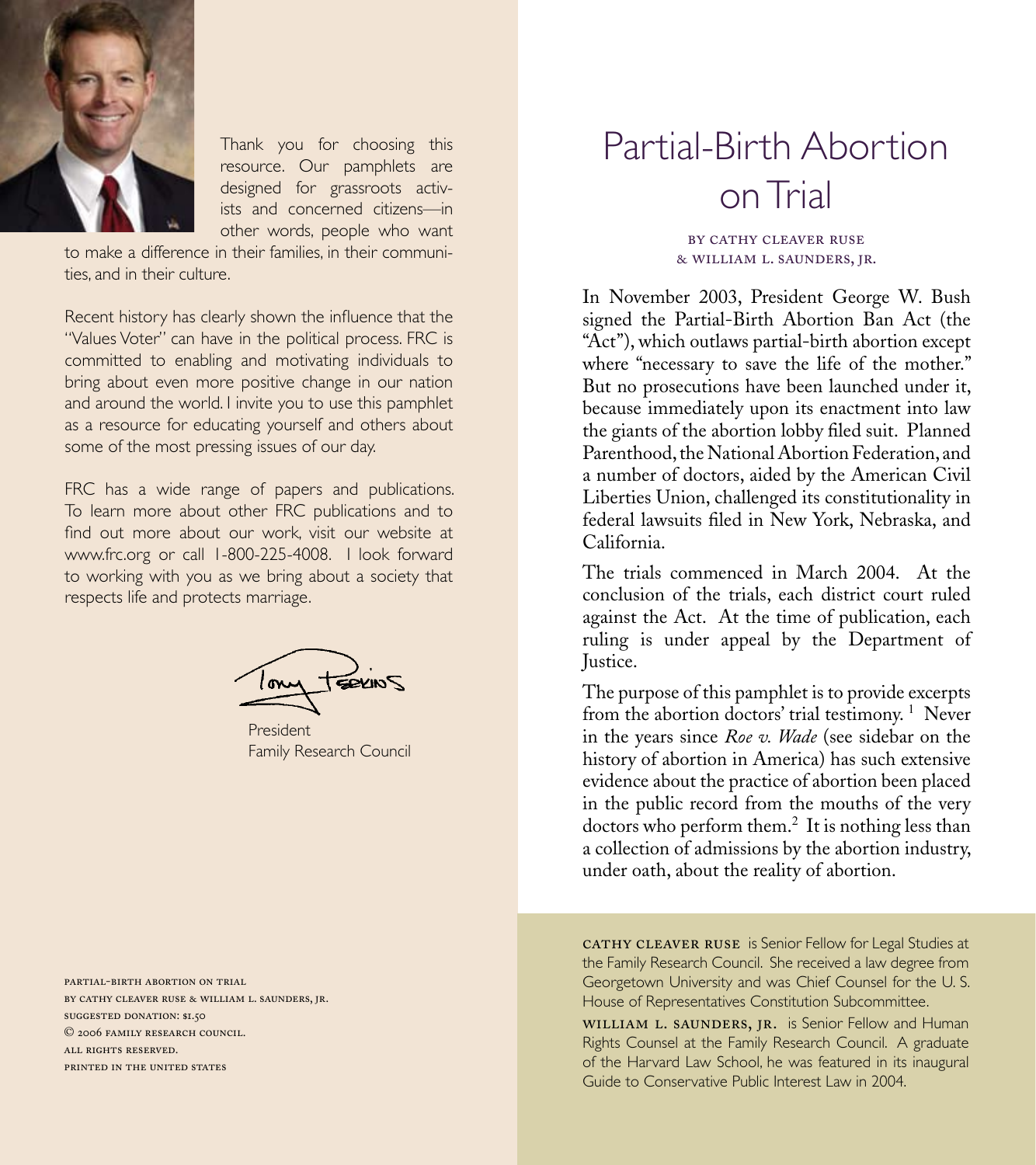

## The Extent of the 'Right' to Abortion in America

Though *Roe v. Wade*, 410 U.S. 113 (1973), is often invoked as a "shorthand" summary for the "right to abortion" in America, this is very misleading. In the companion case to *Roe, Doe v. Bolton*, 410 U.S. 179 (1973), the Supreme Court introduced the requirement for a "health exception" that allows abortion for any reason, *emotional* and *psychological* as well as physical, throughout pregnancy. As Professor Mary Ann Glendon pointed out in her 1987 book, *Abortion and Divorce in Western Law*, the "right to abortion" in the United States has long been the broadest in the Western world. It remains so. Though the Supreme Court acknowledged a state's "interest" in protecting unborn human

#### "health exception." (FRC's brief in this case may be found at www.frc.org.) In fact, it took an act of Congress – the Born-Alive Infants Protection Act, Public Law No. 107-207 – to ensure that a baby who *survives* an abortion is considered a human being under the law. Like the "collective amnesia" that is said to occur when a culture forgets a common experience, *Roe v. Wade*, *Doe v. Bolton*, and subsequent cases have made the Constitution blind to the personhood of children not yet born, and this blindness was exhibited in all its pitiless brutality in the trials on the federal partial-birth abortion ban.

## Performing a Partial-Birth Abortion

When partial-birth abortion was first discussed in public, many people refused to believe it existed. Some in the "pro-choice" movement even accused the pro-life movement of fabricating it. Yet it was no fabrication: Dr. Martin Haskell discussed the procedure at a 1992 conference of abortion providers in Dallas, Texas titled: "Second Trimester Abortion: From Every Angle." As Dr. Haskell's description of the procedure became more widely known, and the existence of partial-birth abortion could no longer be credibly denied, proponents of the method made new claims. They claimed it was extremely rare, or used only in emergencies, or that the baby is already dead when it is performed. But these claims, too, collapsed in the face of investigative reports by the *American Medical News*, the *Bergen Record*, and others.<sup>3</sup> In fact, in 1997

life in *Planned Parenthood v. Casey*, 505 U.S. 833 (1992), the Court in *Stenberg v. Carhart*, 530 U.S. 914 (2000), struck down a Nebraska statute that banned partial-birth abortion because, in part, that statute lacked a "health exception." Justice Kennedy, who had joined the plurality opinion in *Casey* but dissented in *Stenberg*, criticized fellow Justice Sandra Day O'Connor, who had also joined the plurality in *Casey*, for joining the majority in *Stenberg* and abandoning *Casey's* recognition of an important state interest in protecting unborn life. In a case currently before the Supreme Court, *Ayotte v. Planned Parenthood of Northern New England*, it is even being argued that a state law that requires, in certain circumstances, that parents be notified before a *minor* obtains an abortion is unconstitutional because it does not contain a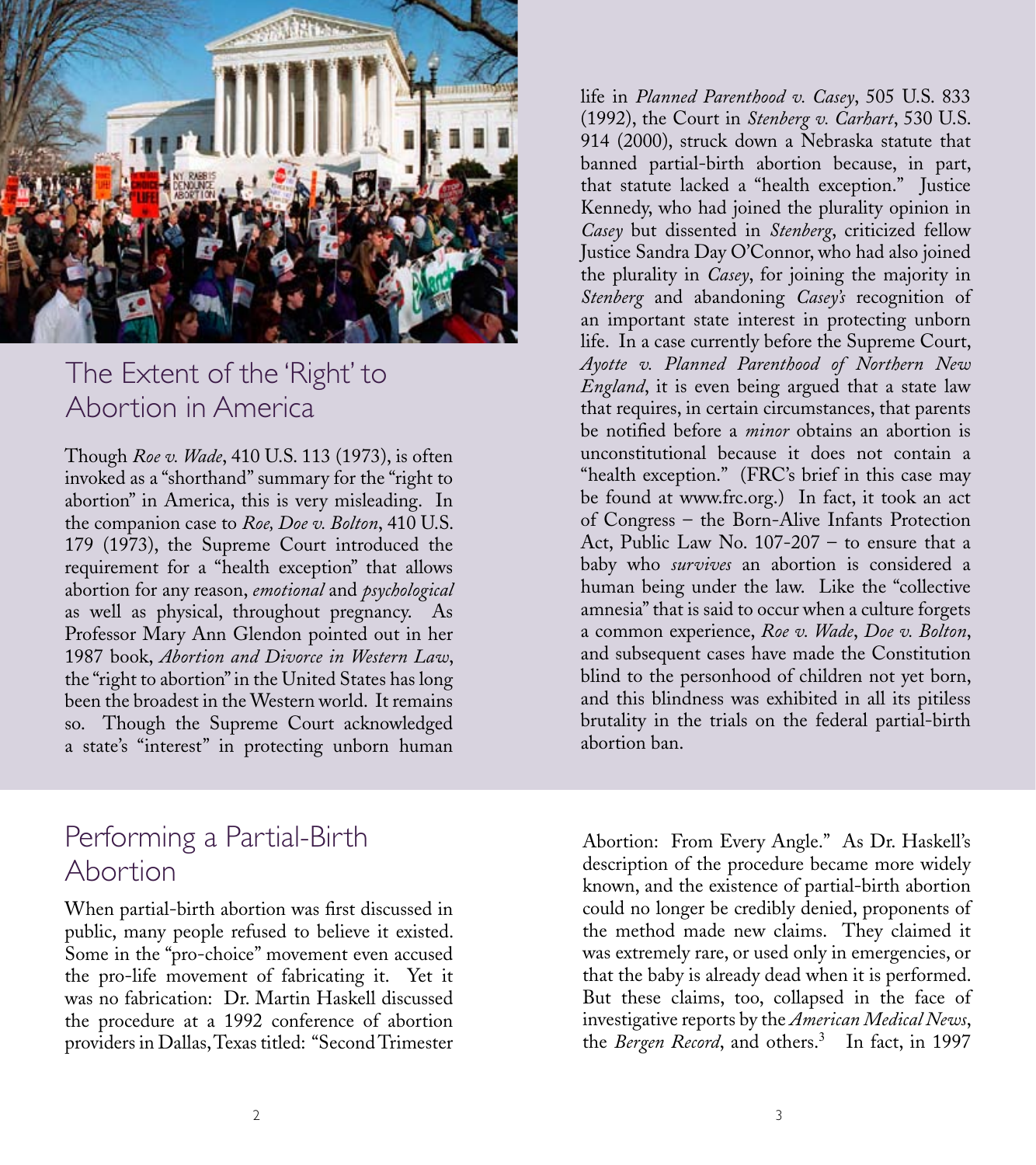the Executive Director of the National Coalition of Abortion Providers admitted publicly that the method was actually common, not rare, and that the vast majority of these abortions are done on a healthy mother with a healthy fetus that is 20 weeks or more along.<sup>4</sup>

Dr. Stephen Chasen, associate professor of obstetrics and gynecology at the Weill Medical College of Cornell University, is one of the plaintiffs against the Act. On cross-examination, counsel for the Government inquired into each element of a partial-birth abortion:

**Q.** You wrap a small sterile towel around the fetus, because it is slippery, and after the legs are out you pull on the sacrum, or the lower portion of the spine, to continue to remove the fetus, right?

**A.** Right.

**Q.** When the fetus is out to the level of the breech, you place another, larger towel around the first small towel, right?

**A.** Right.

**Q.** You gently pull downward on the sacrum until the shoulder blades appear, right?

**A.** Right.

**Q.** Then, with your hand on the fetus's back, holding it with the towel, you twist in a clockwise or counterclockwise motion to rotate the shoulder, right?

**A.** Right.

**Q.** The shoulder in front or the arm in front is swept out with your fingers, and then you rotate the other side of the fetus to sweep out the other arm, right?

**A.** Right.

**Q.** Then the fetus is at a point where only the head remains in the cervix, correct?

**A.** That's correct.

**Q.** That is when you make the decision based on gestational age and the amount of cervical dilation, whether the head will fit out intact, whether you can tuck the head of the fetus to its chest, or whether you have to decompress the skull to remove the fetus's head, right?



**A.** It is based on the size of the fetal head and the cervical dilation. I don't directly consider the gestational age.

**Q.** If you are able to deliver the head by flexing the chin against the fetal chest – and you have been able to do this several times … Doctor?

**A.** There have been a few occasions, yes.

**Q.** Then you remove the fetus with the towel, you put it on the table, and you turn back to the woman to deal with the placenta, right?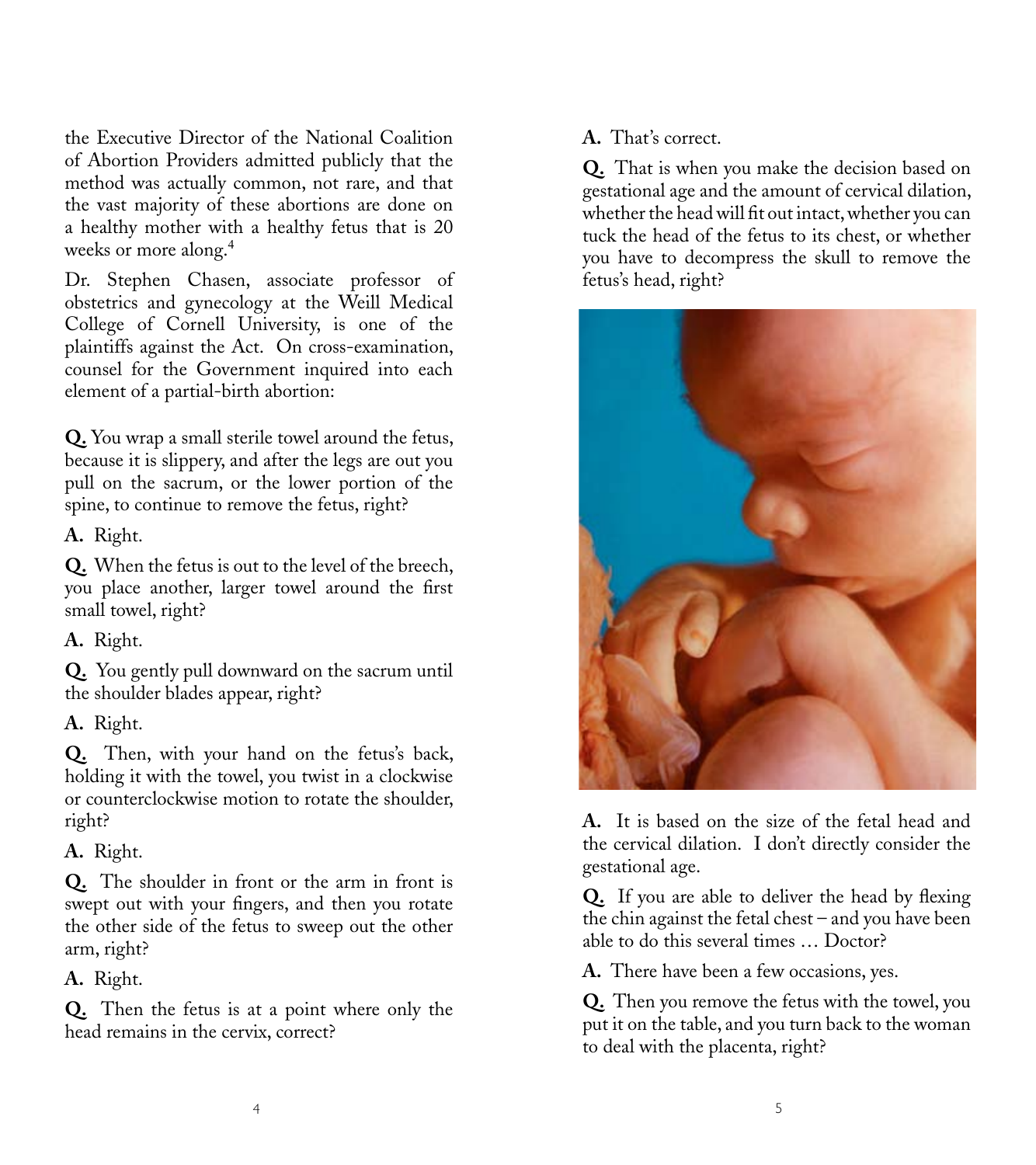**A.** That's right.

**Q.** If you can't do that, you know you are going to have to crush the head, and so you take a clamp and you grasp the cervix to elevate it, and then your assistant there in the operating room will pull down on the fetus's legs or back, gently lowering the fetus's head toward the opening of the vagina, right?

**A.** Right.

**Q.** That is when you put two fingers at the back of the fetus's neck at the base of the skull where you can feel the base of the skull, and then you puncture the skull with the scissors, right?

**A.** I can usually see it as well as feel it. But yes.

**Q.** At that point you see some brain tissue come out, and you are 100 percent certain that you are in the brain, so you open the scissors to expand the hole, remove the scissors, and put the suction device in the skull, right?

**A.** Correct.

**Q.** You turn on the suction, and typically the fetus comes right out with the suction device still in its skull, right?

**A.** Right.

Dr. Timothy Johnson, another plaintiff, is chair of the department of obstetrics and gynecology at the University of Michigan Medical School.<sup>5</sup> Dr. Johnson testified from his own experience about performing dismemberment abortions,<sup>6</sup> and gave his opinion about the partial-birth abortions he had observed. Dr. Johnson described observing how doctors who did partial-birth abortions "used a crushing instrument to deliver the head." This provoked further questions from Judge Casey.

**The Court:** Can you explain to me what that means?

**The Witness:** What they did was they delivered the fetus intact until the head was still trapped behind the cervix, and then they reached up and crushed the head in order to deliver it through the cervix.

**The Court:** What did they utilize to crush the head?

**The Witness:** An instrument, a large pair of forceps that have a round, serrated edge at the end of it, so that they were able to bring them together and crush the head between the ends of the instrument.



**The Court:** Like the cracker they use to crack a lobster shell, serrated edge?

**The Witness:** No.

**The Court:** Describe it for me.

**The Witness:** It would be like the end of tongs that are combined that you use to pick up a salad. So they would be articulated in the center and you could move one end, and there would be a branch at the center. The instruments are thick enough and heavy enough that you can actually grasp and crush with those instruments as if you were picking up salad or picking up anything with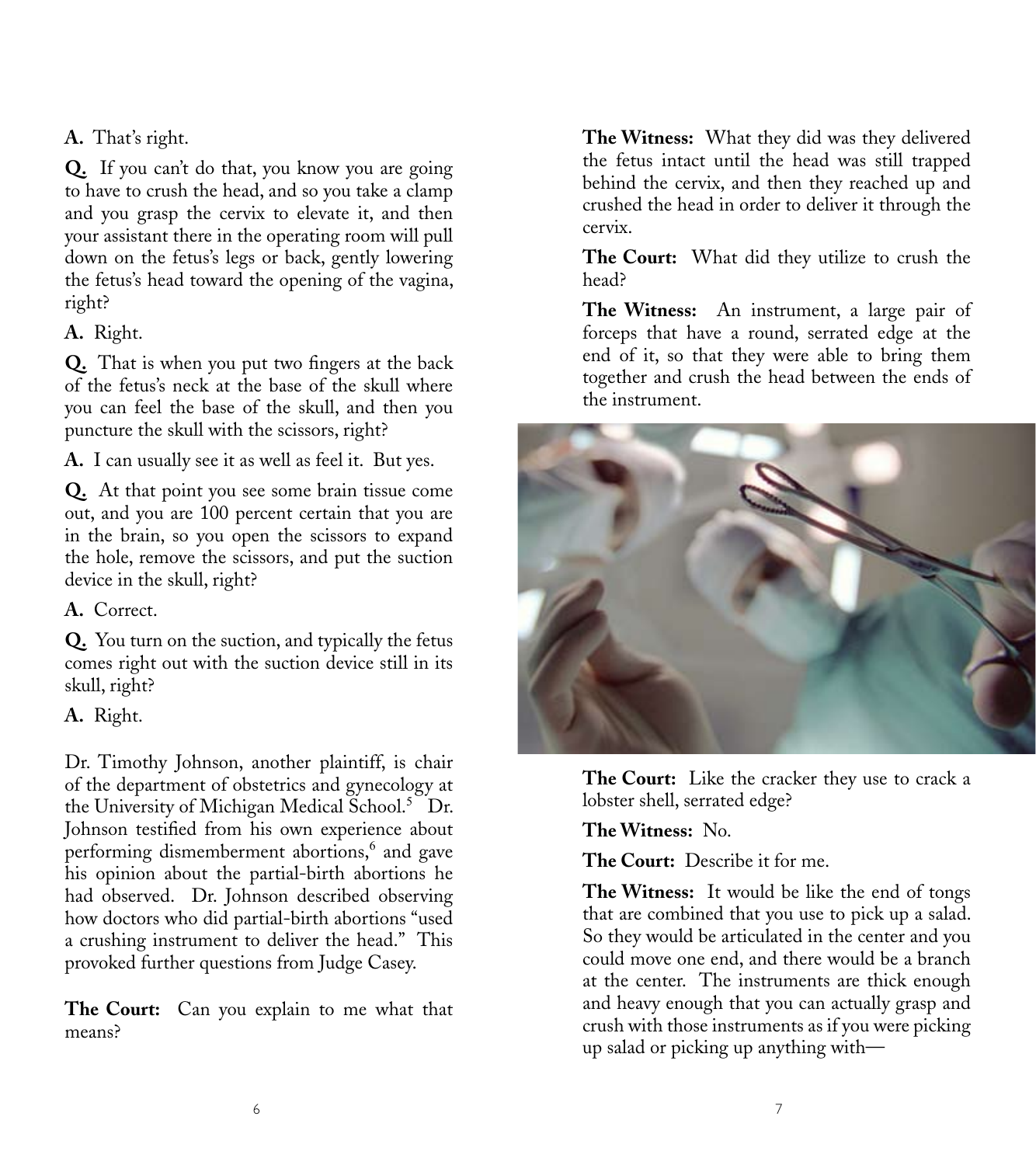**The Court:** Except here you are crushing the head of a baby.

**The Witness:** Correct.



Dr. Marilynn Fredriksen, an associate professor in clinical obstetrics and gynecology at Northwestern University Medical School, was offered by plaintiffs as an expert witness. In her testimony about performing a partial-birth abortion, she described how she does not always need to pierce the baby's skull before completing delivery; sometimes "grasping forceps" is sufficient. Judge Casey inquired further:

**The Court:** Excuse me. Grasping forceps, does that mean you crush the skull?

**The Witness:** You compress the skull, yes.

**The Court:** You crush it, right?

**The Witness:** Yes.

**The Court:** Yesterday you mentioned sometimes you use your finger, right, rather than using scissors?

**The Witness:** No, that is not my testimony.

**The Court:** That's not what you said?

**The Witness:** No, that is not. I said the scissors would be important to make an incision at the base of the skull, but I don't use suction. I use my finger to disrupt the contents of the cranial cavity, to thereby collapse the skull and allow delivery of the fetus.

**The Court:** So you use your finger to get the contents of the skull out rather than sucking the contents of the skull out, is that correct?

**The Witness:** Yes.

The fact that the baby is alive during the partialbirth procedure – a fact formerly contested by abortion activists – was confirmed by a number of plaintiffs' witnesses. Dr. Carolyn Westhoff, professor of epidemiology and population and family health in the School of Public Health at Columbia University, is a plaintiff in the case who testified that there is "usually a heartbeat" when she commences delivery in a partial-birth abortion, and that when she collapses the skull, the fetus is living.

The fact that the baby is still living at this point in the abortion was also confirmed vividly by Dr. Johnson in a series of questions from Judge Casey:

**The Court:** An affidavit I saw earlier said sometimes, I take it, the fetus is alive when they crush the skull?

**The Witness:** That's correct, yes, sir.

**The Court:** In one affidavit I saw attached earlier in this proceeding, were the fingers of the baby opening and closing?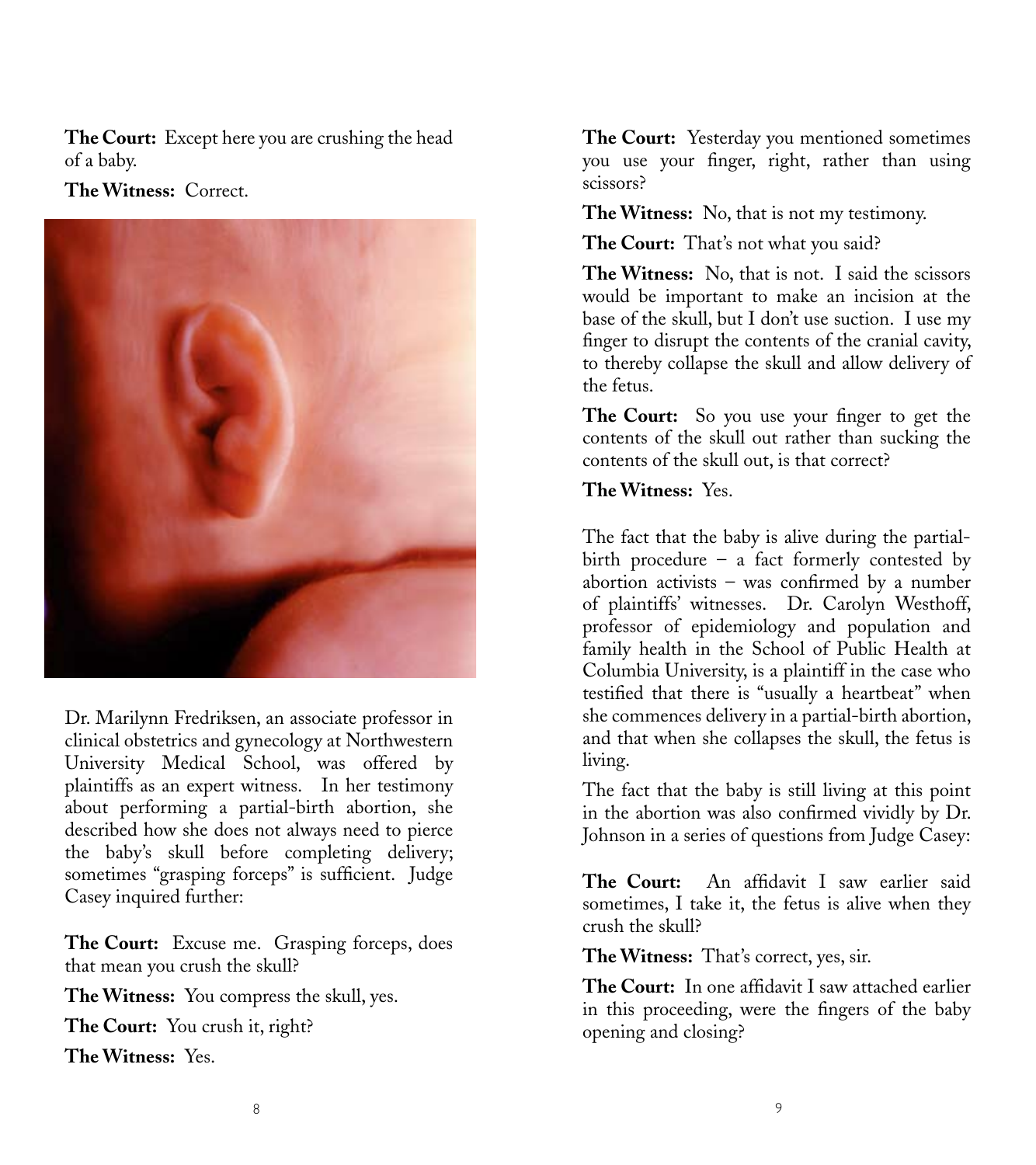#### Judicial Activism, Abortion, and the Constitution

There is no language about abortion in the Constitution. A "right to abortion" was found by the Supreme Court to be implied both from a "privacy" right (likewise unmentioned in the Constitution) and from a "liberty" interest under the 5th and 14th Amendments. The Court intended to remove abortion from public debate by "constitutionalizing" it (note, for instance, the plurality's express plea to end the debate in *Casey* at pages 865-866 of the ruling in *Planned Parenthood v. Casey*, 505 U.S. 833 (1992)). This judicial effort to remove abortion from the ordinary public debate of important issues – by citizens through their elected representatives in the state and national legislatures – has included the judiciary striking down even the most minimal regulation of abortion. Further, the courts have gone so far as to create new evidentiary protections when abortion is at issue, giving abortionists a more extensive right to withhold records than is granted to defendants

**The Witness:** It would depend where the hands were and whether or not you could see them.

**The Court:** Were they in some instances?

**The Witness:** Not that I remember. I don't think I have ever looked at the hands.

**The Court:** Were the feet moving?

**The Witness:** Feet could be moving, yes.

## What Do Abortion Doctors Tell Their Patients?

Judge Casey displayed a keen interest in learning whether, and to what extent, abortion doctors inform their patients about the details of the



in other medical trials.<sup>7</sup> As the current fight over partial-birth abortion demonstrates, however, the people are not inclined to resign decision-making over this fundamental issue to "that eminent tribunal," to use Abraham Lincoln's phrase for the Supreme Court.

abortion procedures they will perform. The following is an exchange between Judge Casey and Dr. Westhoff:

**The Court:** I want to know whether that woman knows that you are going to take a pair of scissors and insert them into the base of the skull of her baby, or her fetus. Do you tell her?

**The Witness:** I do not usually tell patients specific details of the operative approach. I'm completely—

**The Court:** Do you tell her that you are going to then, ultimately, suck the brain out of the skull?

**The Witness:** In all of our D&Es the head is collapsed or crushed and the brains are definitely out of the skull but those are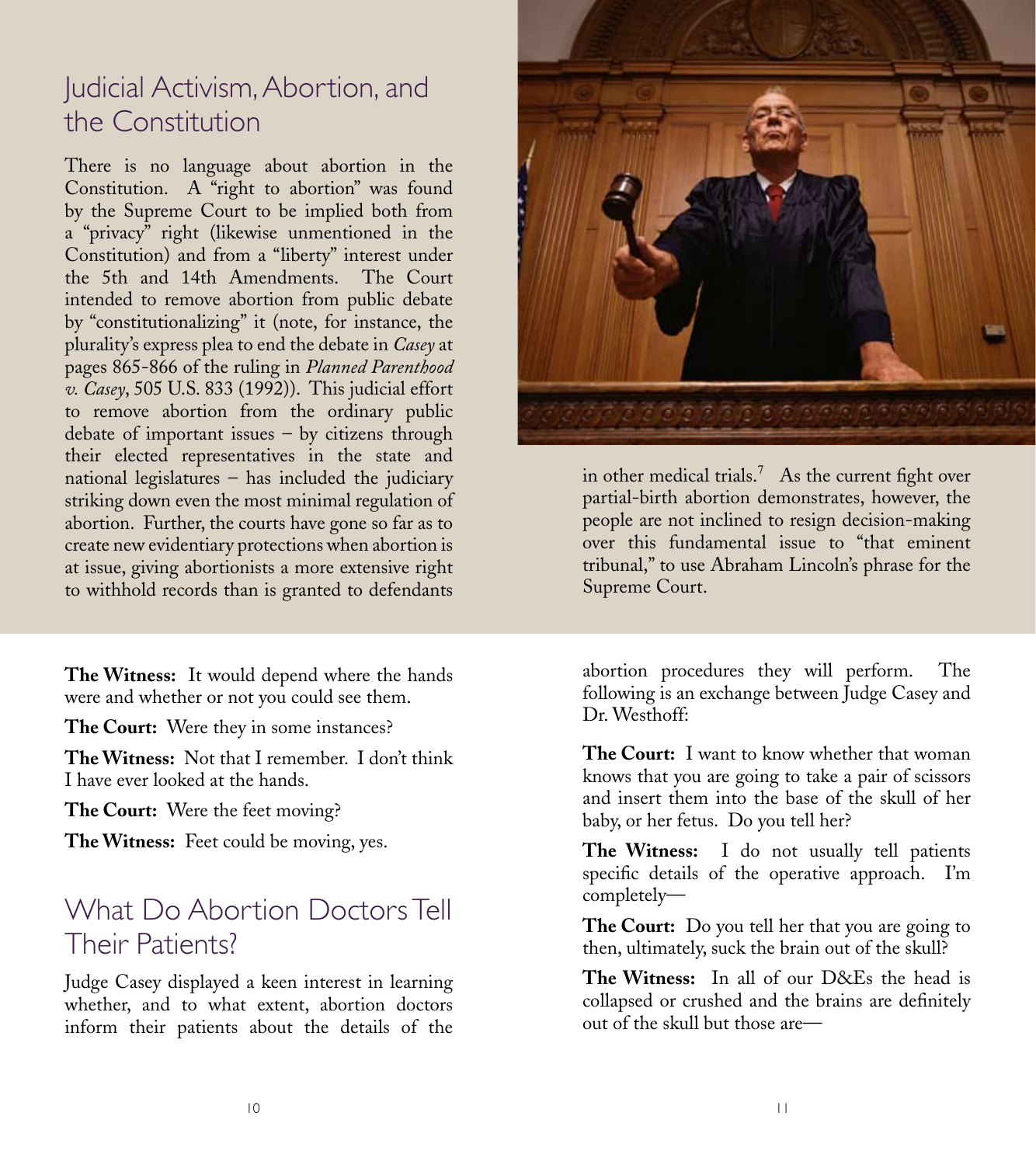**The Court:** Do you tell them that?

**The Witness:** Those are details that would be distressing to my patients and would not information about that is not directly relevant to their safety.

**The Court:** Don't—whether it's relative to their safety or not—don't you think it's since they're giving authorization to you to do this act that they should know precisely what you're going to do?

**The Witness:** That's actually not the practice I have of discussing surgical cases with the patients.

**The Court:** I didn't ask you that. I said don't you think they ought to know?

**The Witness:** No, sir, I don't.

#### The Issue of Fetal Pain

Questions to plaintiffs' abortion experts about fetal pain produced some of the most disturbing testimony in the trial. Judge Casey pursued the issue of pain with Dr. Westhoff:

**The Court:** Do any of [the patients] ask you whether or not the fetus experiences pain when that limb is torn off [referring to a dismemberment abortion]?

**The Witness:** I do have patients who ask about fetal pain during the procedure, yes.

**The Court:** And what do you tell them?

**The Witness:** I, first of all, assess their feelings about this, but they of course, even notwithstanding the abortion decision, would generally tell me they would like to avoid the fetus feeling pain. I explain to them that in conjunction with our anesthesiologists that the medication that we give to our patients during the procedure will cross the placenta so the fetus will have some of the same medications that the mother has.

**The Court:** Some.

**The Witness:** Yes, that's right.

**The Court:** What do you tell them, does the fetus feel pain or not when they ask?

**The Witness:** What I tell them is that the subject of fetal pain and whether a fetus can appreciate pain is a subject of some research and controversy and that I don't know to what extent the fetus can feel pain but that its—



**The Court:** Do you tell them it feels some pain?

**The Witness:** I do know that when we do, for instance, an amniocentesis and put a needle though the abdomen into the amniotic cavity that the fetus withdraws so I certainly know based on my experience that the fetus [will] withdraw in response [to] a painful stimulus.

Judge Casey also discussed the issue of fetal pain with Dr. Johnson: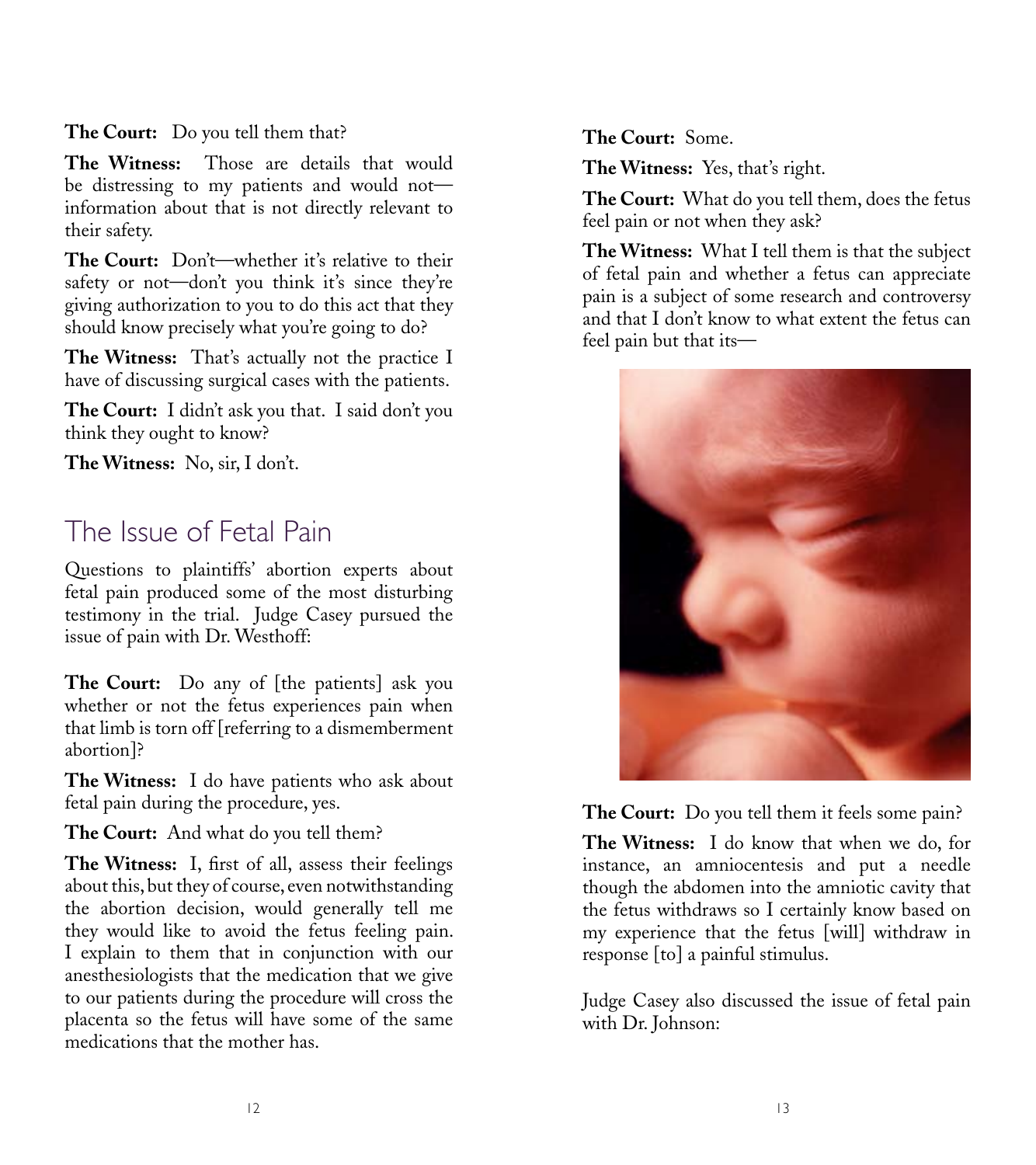#### Highlighting the Issue of Fetal Pain

**The Court:** I heard you talk a lot today about [the] dismemberment D&E procedure, second trimester; does the fetus feel pain?

**The Witness:** I guess I—

**The Court:** There are studies, I'm told, that say they do. Is that correct?

**The Witness:** I don't know. I don't know of any— I can't answer your question. I don't know of any scientific evidence one way or the other.

**The Court:** Have you heard that there are studies saying so?

**The Witness:** I'm not aware of any.

**The Court:** You never heard of any?

**The Witness:** I'm aware of fetal behavioral studies that have looked at fetal responses to noxious stimuli.

**The Court:** Does it ever cross your mind when you are doing dismemberment?

**The Witness:** I guess whenever I—

**The Court:** Simple question, Doctor. Does it cross your mind?

**The Witness:** No.

**The Court:** Never crossed your mind.

**The Witness:** No.

Judge Casey also questioned Dr. Fredriksen about partial-birth abortion and fetal pain:

**The Court:** Do you tell them whether or not that hurts the fetus?

**The Witness:** I have never talked to a fetus about whether or not they experience pain.

**The Court:** I didn't say that, Doctor. Do you tell the mother whether or not it hurts the fetus?

**The Witness:** In a discussion of pain for the fetus



The issue of the pain felt by the unborn during abortion came to the fore during the state and national legislative debates over, and the journalistic coverage of, partial-birth abortion. It graphically illustrates that a living human being is experiencing torture unto death. Congress is considering legislation

that would require abortionists to inform women about the possibility of fetal pain during abortions at 20 weeks and later.

it usually comes up in the context of how the fetus will die. I make an analogy between what we as human beings fear the most—a long, protracted death.

**The Court:** Doctor, I didn't ask you—

**The Witness:** Excuse me, that's what I tell my patients.

**The Court:** But I'm asking you the question.

**The Witness:** I'm sorry.

**The Court:** And I'm asking you whether or not you tell them that.

**The Witness:** I feel that [the] fetus dies quickly and it's over quickly. And I think from a standpoint of a human being our desire is that we have a quick death rather than a long, protracted death—

**The Court:** That's very interesting, Doctor but it's not what I asked you. I asked you whether or not you tell them the fetus feels pain.

**The Witness:** I don't believe the fetus does feel pain at the gestational ages that we do, but I have no evidence to say one way or the other so I can't answer the question.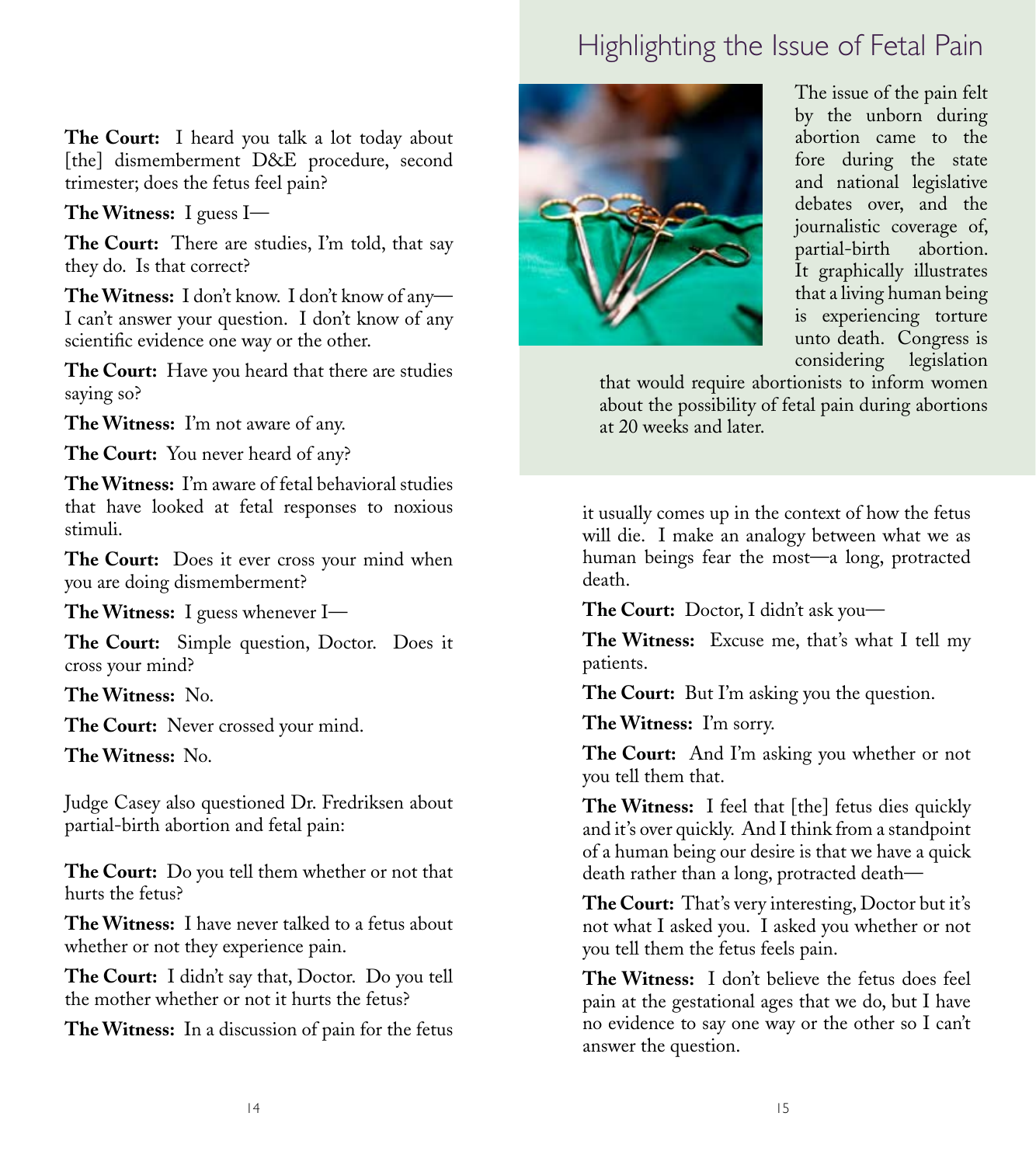Judge Casey also questioned Dr. Chasen about partial-birth abortion and fetal pain:

**The Court:** Does it hurt the baby?

**The Witness:** I don't know.

**The Court:** But you go ahead and do it anyway, is that right?

**The Witness:** I am taking care of my patients, and in that process, yes, I go ahead and do it.

**The Court:** Does that mean you take care of your patient and the baby be damned, is that the approach you have?

**The Witness:** These women who are having [abortions] at gestational ages they are legally entitled to it—

**The Court:** I didn't ask you that, Doctor. I asked you if you had any care or concern for the fetus whose head you were crushing.

**The Witness:** No.



#### Conclusion

The testimony was a bracing, if brief, reprieve from the layers of euphemism that cloak the truth about abortion. For abortion doctors on the witness stand, removing those layers was not always an easy process. Perhaps the best example of this was Dr. Westhoff 's tortured explanation for why she does not like the new law against partial-birth abortion:

*I mean, I know what my purpose is…to empty the uterus in the safest way possible. Yet, this language implies that I have this other purpose, which is to kill the fetus. So, to me, it's like kind of like there is an elephant in the room besides me and my patient… there is somebody judging what my purpose is in bringing the fetus out a certain way.*

On this point she was quite right: There is "someone else" in the room. Congress and dozens of states, with overwhelming public support, have voted to ban partial-birth abortion precisely because of what happens to that "someone else." FRC hopes this pamphlet will educate the public about the reality of abortion in America and the need for good laws that protect both the health of the unborn and their mothers.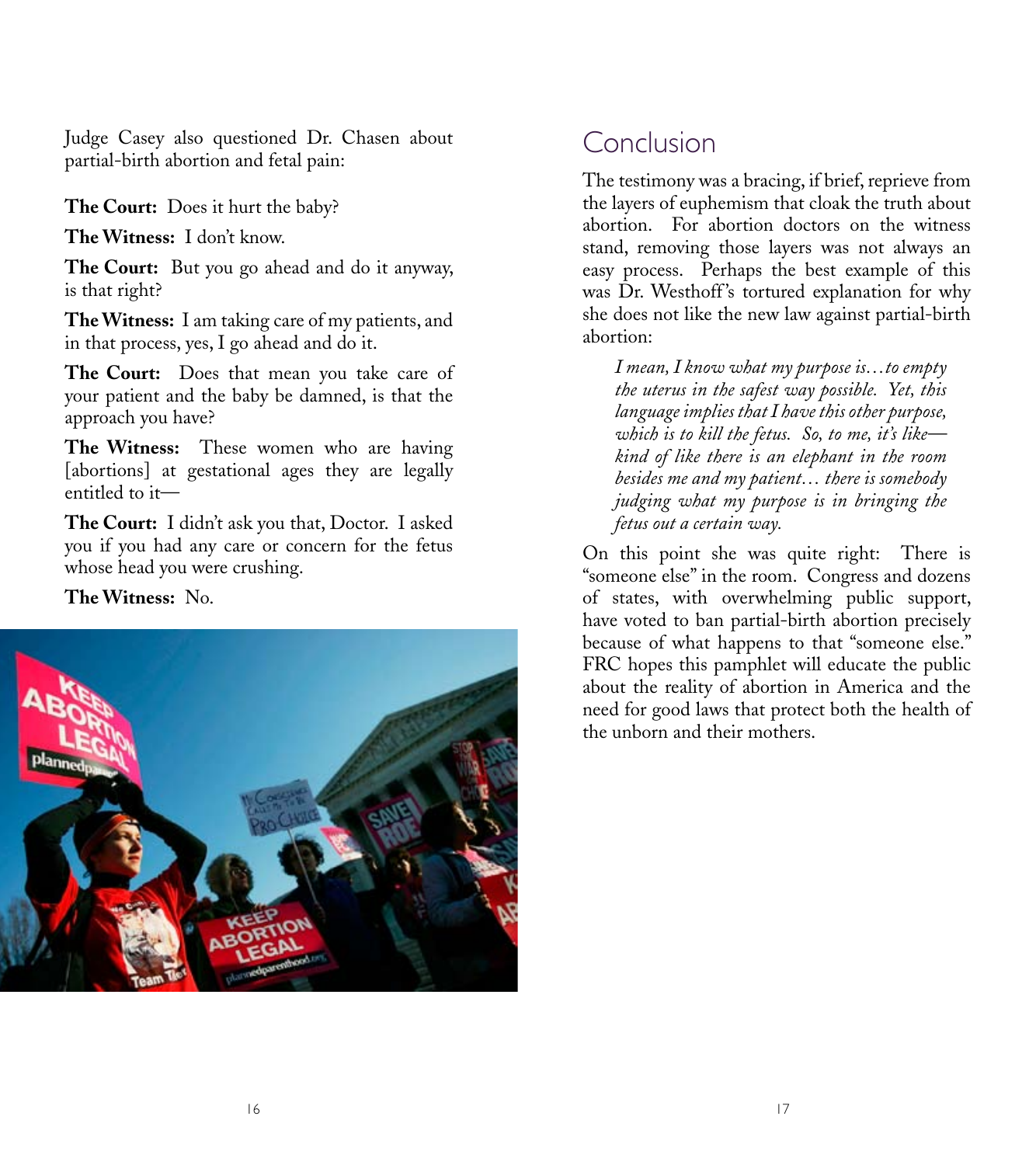#### FOOTNOTES

- <sup>1</sup> Portions of this pamphlet were adapted from Cathy Cleaver Ruse, "Partial Birth Abortion on Trial," *Human Life Review* 31 (Spring 2005), pp. 87-104. (All citations to the trial transcripts may be found in that article.)
- <sup>2</sup> The following excerpts were taken from the trial in a case brought by the National Abortion Federation and several abortion doctors, which was presided over by Judge Richard Conway Casey in the Southern District of New York.
- 3 "Medicine adds to debate on late-term abortion," *American Medical News*, American Medical Association, Vol. 40, No. 9 (March 3, 1997); "Abortion: Activists Lied," *Bergen Record* (February 27, 1997); Barbara Vobejda and David Brown, "Discomforting Details of Late-Term Abortions Intensify Dispute," *Washington Post* (September 17, 1996).
- 4 "An Abortion Rights Advocate Says He Lied About Procedure," *New York Times*, A11 (February 26, 1997).
- 5 Not to be confused with the medical editor of the same name who appears on ABC-TV's *Good Morning America*.
- 6 A dismemberment abortion, also known as Dilation and Evacuation or D&E, refers to a procedure where the child is dismembered inside the womb and taken out piece by piece.
- 7 See, e.g., Shannen Coffin, "The Abortion Distortion," *National Review*, July 12, 2004.